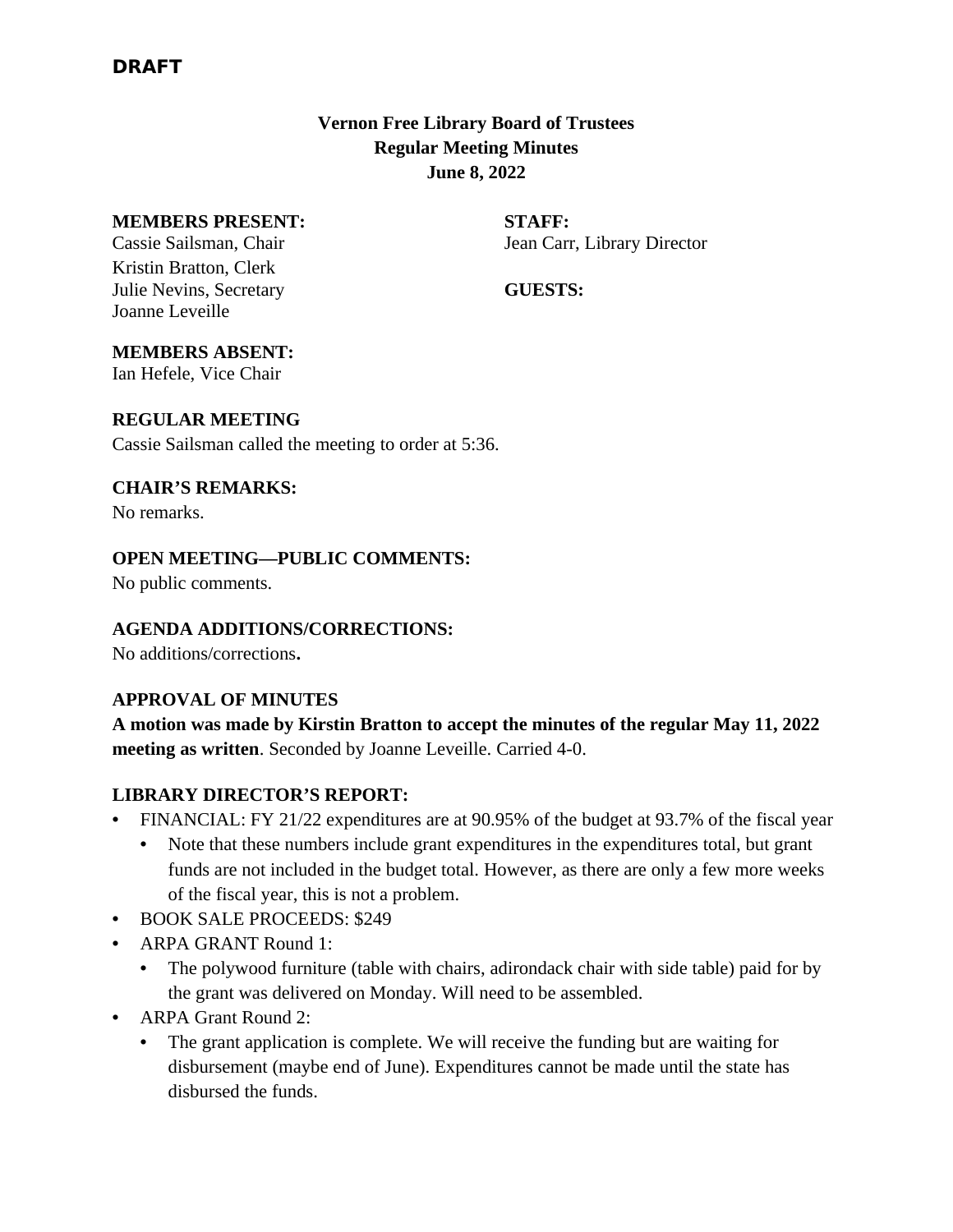# **DRAFT**

- SUMMER READING PROGRAM:
	- The Summer Reading Grant has been received (\$300).
	- Program will begin Saturday, 6/25/2022, run for 6 weeks, and end Saturday, 8/6/2022.
	- All Vernon Elementary School students will receive a flyer to bring home.
- SURVEY/STRATEGIC PLANNING:
	- Many Trustee boards around the state are going to tackle updating their Strategic Plan.
	- VTLIB will be doing a webinar soon to discuss this process. In the meantime, there is information and Strategic Plans done by other libraries on the VTLIB website.
- BOOK ORDER
	- The most recent book order has taken 1 month to arrive, when it usually requires 2 weeks to arrive. It's expected to be delivered 6/9/22.

# **NEW BUSINESS**

- The trustees discussed the recent Book & Bake Sale
	- Trustees will help the Library Director take the boxes of books to be delivered to a used bookstore in Greenfield, MA.
	- In the future, additional coordination is needed to plan all steps of the fundraiser, from set-up to break-down. Julie Nevins will draft a checklist for the Trustees to use during the next sale.
	- The Trustees will host another Book Sale (without a Bake Sale) during the fall Town Yard Sale, which will likely occur in mid-September. Trustees will plan the sale during the August 10, 2022 regular meeting (including scheduling request for Select Board approval to use the lobby) and sign-up for tasks during the September 14, 2022 meeting.
- The Trustees agreed to set-up emails for each board member.
	- **• A motion was made Julie Nevins that the Trustees set-up e-mail accounts to be associated with with Trustee position for the purposes of appropriately storing Trustee-affiliated documents and communications.** Joanne Leveille seconded the motion. Carried 4-0.
	- **•** This will ensure that all members have access to Trustee documents (in Google Docs) and have a place to keep all e-mails (which by law should not be deleted.) When a Trustee leaves the Board, they will pass on the account to the incoming Trustee. The Library Director will also have access to Trustee documents.
	- Kristin Bratton will send the Trustees individual e-mail information after the meeting.
	- To ensure e-mail accounts are used in accordance with VT laws and regulations, the Trustees will develop a shared guidance document, to be reviewed during the July 13, 2022 regular meeting.

# **OLD BUSINESS**

- The Trustees approved the Review General Operating Procedures and By-Laws
	- **Kristin Bratton made a motion to formally approve the Vernon Free Library By-Laws and General Operating Procedures with no changes.** Seconded by Julie Nevins. Carried 4-0.
- Gift Fund Expenditure—**KB moved to approve purchase of new blinds for the library.**  Seconded by Joanne Leveille. Carried 4-0.